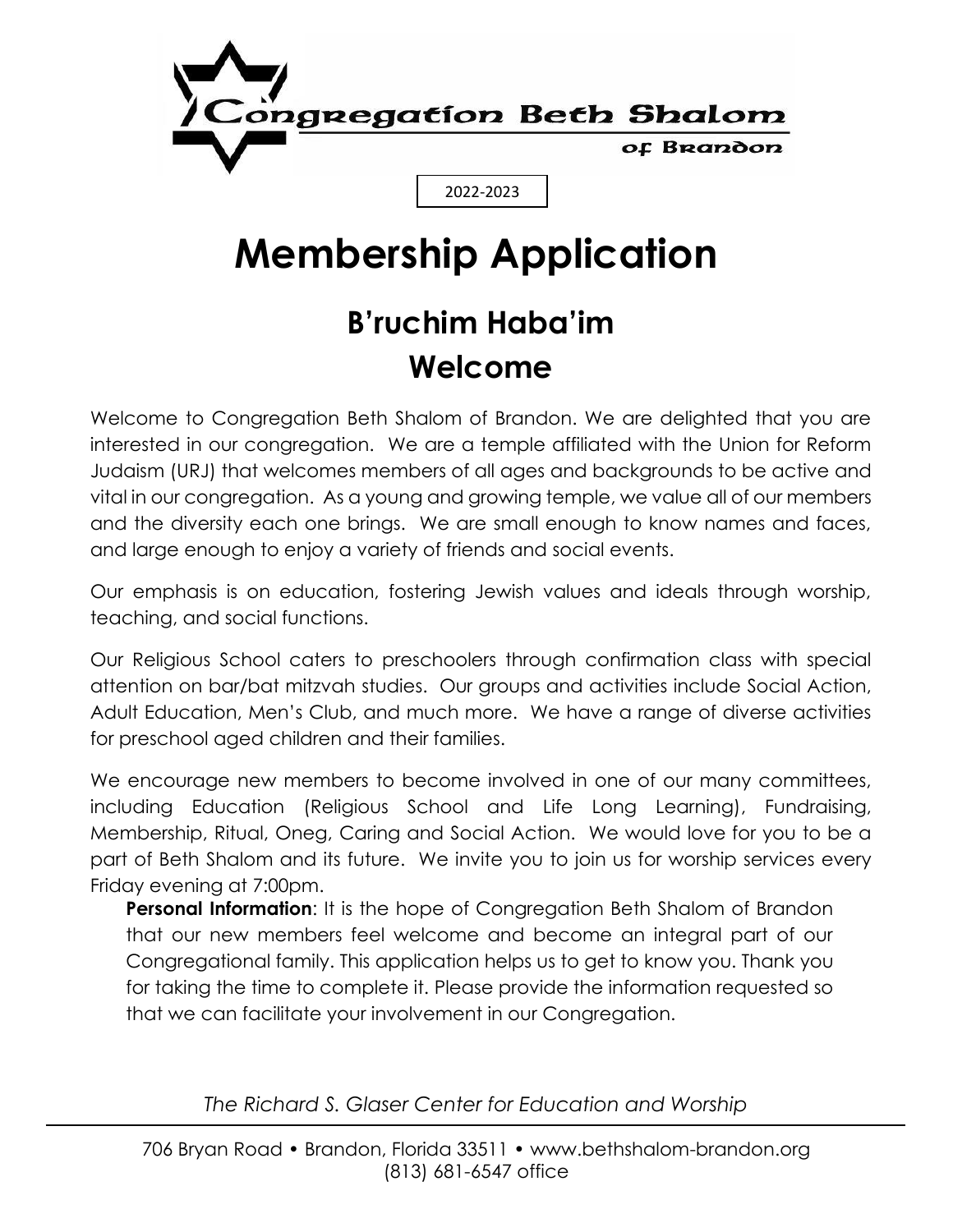| Associate Membership Applicants Only:               |                                                                                                   |  |
|-----------------------------------------------------|---------------------------------------------------------------------------------------------------|--|
|                                                     |                                                                                                   |  |
| <b>ADULT #1 (Primary Contact)</b>                   |                                                                                                   |  |
|                                                     |                                                                                                   |  |
|                                                     |                                                                                                   |  |
|                                                     |                                                                                                   |  |
|                                                     |                                                                                                   |  |
| <b>ADULT #2 (Secondary Contact - if applicable)</b> |                                                                                                   |  |
|                                                     |                                                                                                   |  |
|                                                     |                                                                                                   |  |
|                                                     |                                                                                                   |  |
| <b>CHILDREN</b> (Continue on reverse, if necessary) | Marital Status: O Single O Married O Divorced O Widowed O Partnered                               |  |
|                                                     |                                                                                                   |  |
|                                                     | Date of Birth ___________________Hebrew Name_____________________________Live with you? Y / N     |  |
|                                                     |                                                                                                   |  |
|                                                     | Date of Birth ____________________Hebrew Name______________________________Live with you? Y / N   |  |
|                                                     |                                                                                                   |  |
|                                                     | Date of Birth _____________________Hebrew Name_______________________________Live with you? Y / N |  |
|                                                     |                                                                                                   |  |
|                                                     | Date of Birth ____________________Hebrew Name______________________________Live with you? Y / N   |  |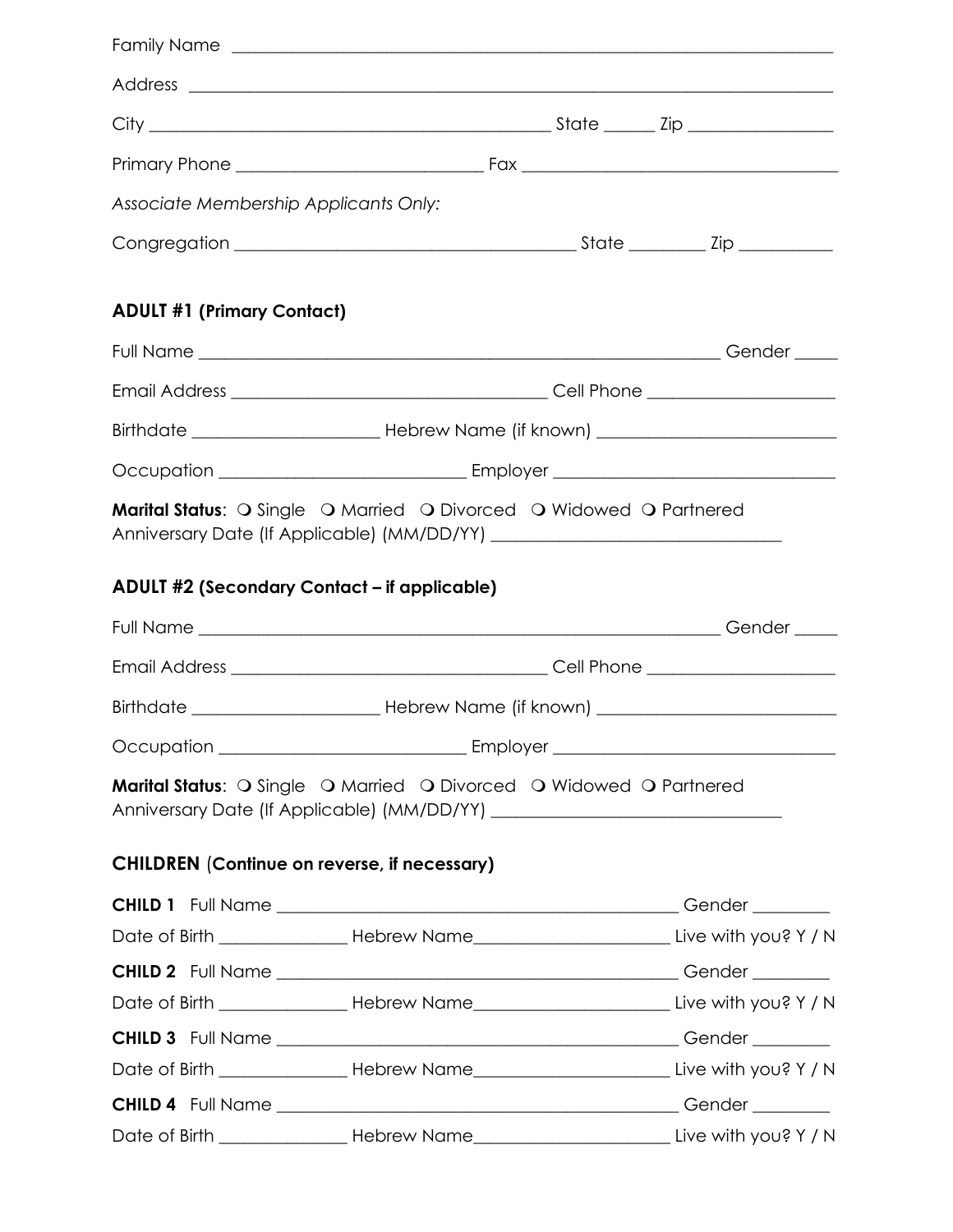#### **Yahrzeit Observance**

Yahrzeits are observed and announced at the Shabbat services prior to the anniversary of the date of death, based on the Hebrew calendar. Please list the information for family members you wish remembered. Attach additional names, if necessary.

| Hebrew Name__________________________________ Observance on Hebrew Dateor Common Date |  |
|---------------------------------------------------------------------------------------|--|
|                                                                                       |  |
|                                                                                       |  |
| Hebrew Name_______________________________Observance on Hebrew Dateor Common Date     |  |
|                                                                                       |  |
|                                                                                       |  |
| Hebrew Name_____________________________ Observance on Hebrew Dateor Common Date      |  |
|                                                                                       |  |
|                                                                                       |  |
| Hebrew Name__________________________________Observance on Hebrew Dateor Common Date  |  |

**What aspects of synagogue life interest you?** (List member name next to interest)

| Ritual/Worship ___________________________  |                                          |
|---------------------------------------------|------------------------------------------|
|                                             | Social Action _______________________    |
| Life Long Learning ______________________   | Oneg Committee _________________         |
| Library/Page Turners ___________________    |                                          |
| Chavurah (Social Group) ______________      |                                          |
|                                             |                                          |
| Newsletter (Kibbitzer) ____________________ | Youth Group ______________________       |
|                                             | Religious School <b>Religious</b> School |

**What are your skills and talents?** (List member name next to skills and talents)

| Art Work <u>____________________________</u> | Computer Tech ___________________     |
|----------------------------------------------|---------------------------------------|
| Reading/Chanting Torah ______________        |                                       |
| Conducting Services _________________        | Music/Musical Instruction ________    |
| Cooking/Baking _______________________       | Public Relations ____________________ |
|                                              | Construction/Repair ______________    |
|                                              |                                       |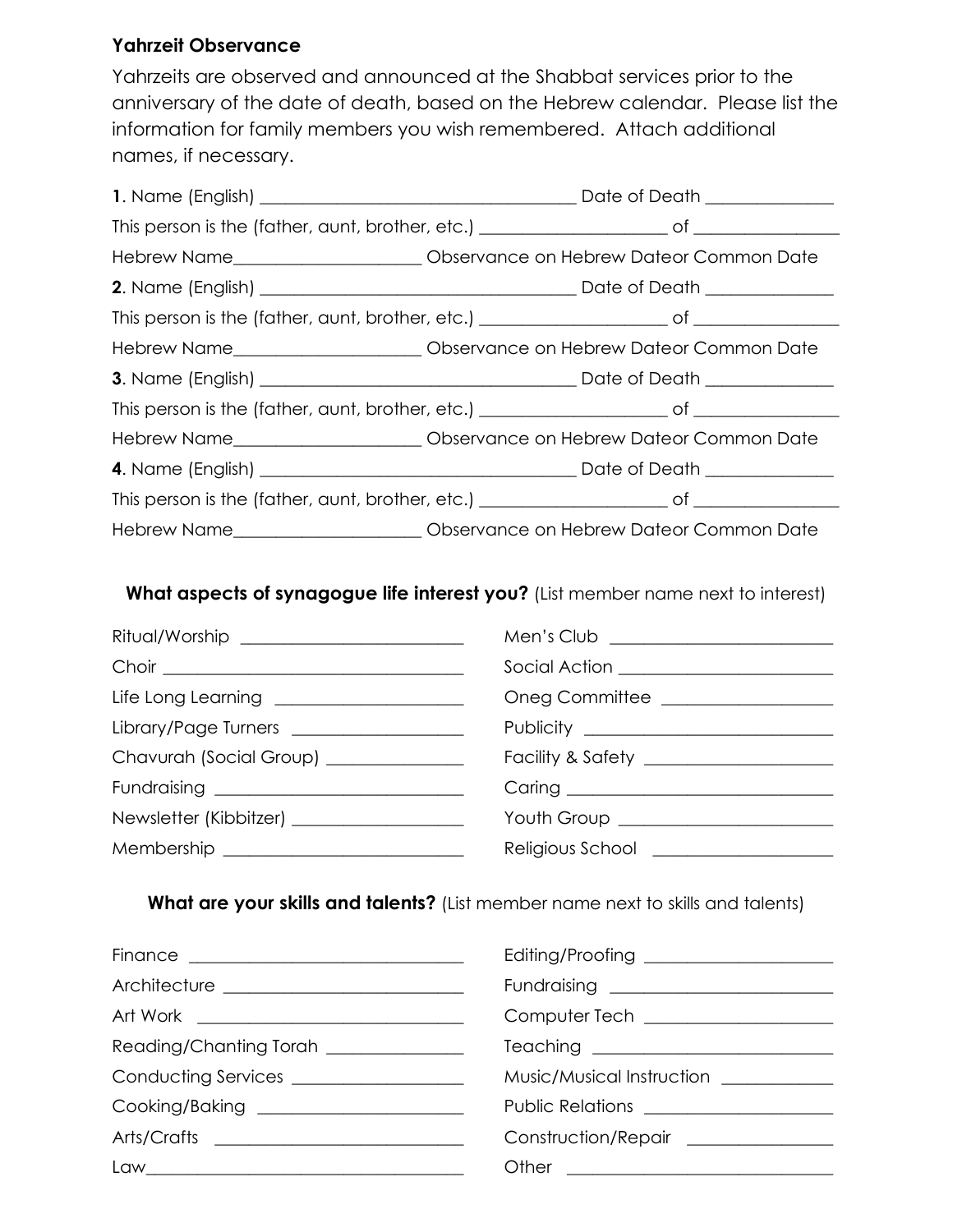## **Annual Membership Dues Schedule 2022-2023 CATEGORY MEMBERSHIP**

| FAMILY MEMBERSHIP<br>$\bullet$ One or two adults in a household                                                                                                                   | \$1,800 |
|-----------------------------------------------------------------------------------------------------------------------------------------------------------------------------------|---------|
| SINGLE PERSON MEMBERSHIP<br>• One adult in a household with no children<br>• Adult must be 18 years or older                                                                      | \$900   |
| CHAI <sup>2</sup> YOUNG FAMILY PROGRAM<br>• Families with at least one pre-school age child are eligible.<br>• First year of Religious School will be reduced to \$100 per child. | \$360   |
| ASSOCIATE MEMBERSHIP<br>• Verification of full membership at any synagogue                                                                                                        | \$525   |

#### *If you need to discuss financial arrangements confidentially, please contact our Treasurer, Sandy Schwartz at* **813-494-8086 or [drsandy18@gmail.com.](mailto:drsandy18@gmail.com)**

I hereby make application for membership to Congregation Beth Shalom of Brandon, a Reform temple. I will abide by the Bylaws and other regulations of the temple. I understand that my dues must be current to enroll my child / children in Religious School. Religious School fees are billed separately.

|         |                                          | I pledge my basic annual membership dues of \$ ______ |                 |  |
|---------|------------------------------------------|-------------------------------------------------------|-----------------|--|
|         | I would like to pay my dues:             |                                                       |                 |  |
|         |                                          | $\Box$ Monthly $\Box$ Quarterly $\Box$ Semi-Annually  | $\Box$ Annually |  |
|         |                                          |                                                       |                 |  |
|         | Applicant's Signature: _________________ |                                                       |                 |  |
| Date: j |                                          |                                                       |                 |  |

### *Please return the completed application to our Membership Chairperson or one of our Executive Board officers or email it to cbs-brandon@outlook.com*

Date approved by the Board of Directors: \_\_\_\_\_\_\_\_\_\_\_\_\_\_\_\_\_\_\_\_\_\_\_\_\_\_\_